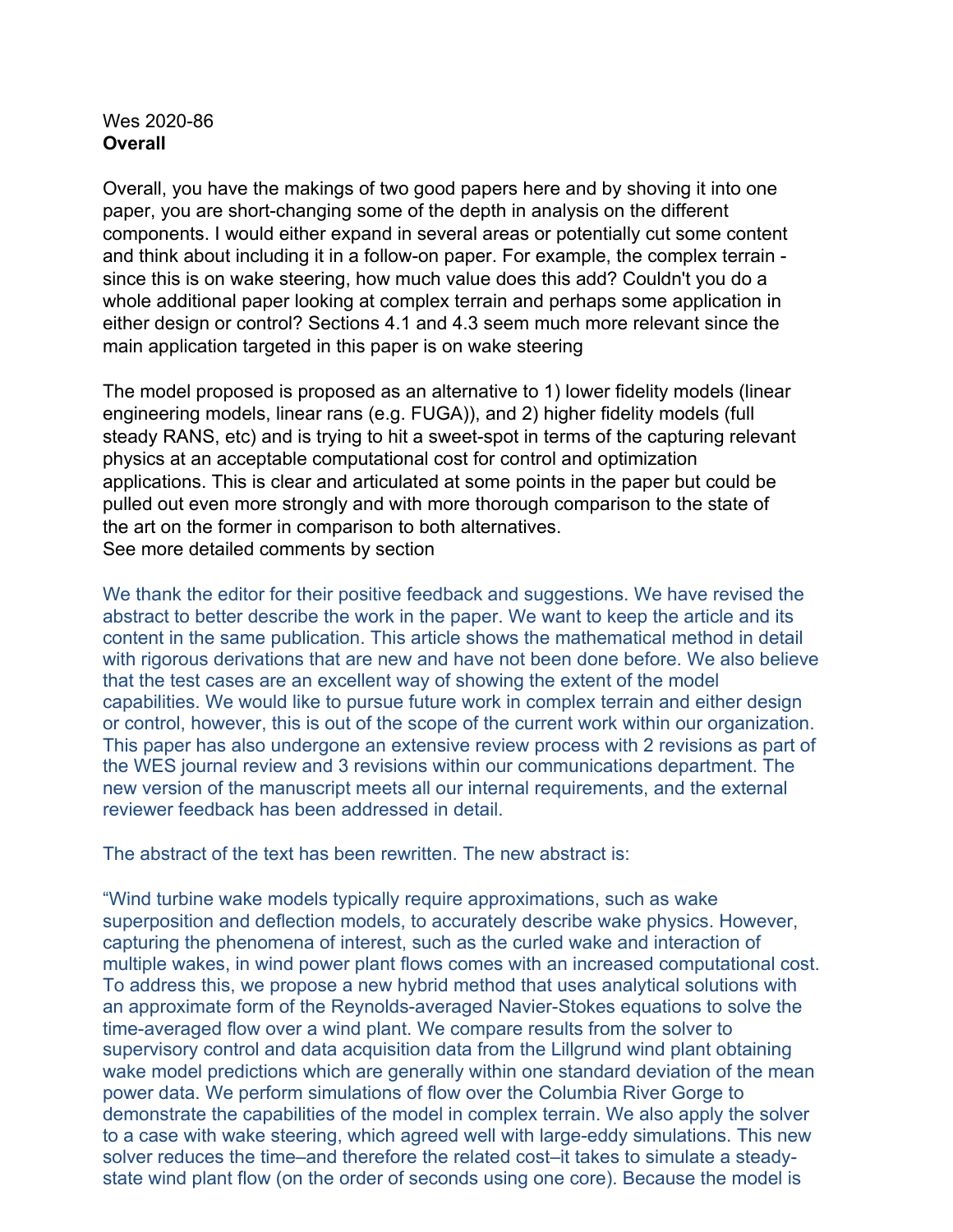computationally efficient, it can also be used for different applications including wake steering for wind power plants and layout optimization."

### **Abstract**

some of the results reporting is pretty vague. What does good agreement mean?

In most cases, we defined good agreement for power predictions as being within one standard deviation from the SCADA or high-fidelity simulations. We have eliminated some statements in the paper where "good agreement" was vague.

When you say minimizes, that is an exaggeration. There are even simpler models that can do such simulations in fractions of a section

To our knowledge, there is no other model that can solve a similar set of equations with a reduced computational cost. We have shown in section 3.1 that the problem of solving a simplified form of the RANS equations is reduced to a computational cost of order N, where N is the number of grid points in the domain. We acknowledge, that there is always room for improvement and to reduce the computational cost. We have replaced the word 'minimize' with 'reduce':

"This new solver reduces the time–and therefore the related cost–it takes to simulate a steady-state wind plant flow (on the order of seconds using one core)."

#### Saying "about a second on a personal laptop" is vague

We cannot use an exact number to describe computational time. "Order of seconds" is a good reference to use. The exact time varies depending on the computer, processor architecture, clock speed, software version, etc. To clarify the statement, we have rephrased it:

### "on the order of seconds using one core"

Generally, was the minimization of time an explicit goal in the sense that you optimized aspects of the model parameterization for time minimization, or is it that you were seeking to implement a cost-efficient model that adequately accounts for wake deflection under steering. It seems like the latter is likely the goal and no explicit optimization of the modelling approach is done. It would be better to be explicit that the model is particularly advantageous for addressing specific flow phenomena (such as steering) that are a challenge for conventional engineering flow models...

The model was developed with the idea of saving computational cost. Many of the derivations and approximations were done with the explicit goal of reducing the computational cost. We originally developed the model to address wake steering. However, after different tests as shown in the paper, we have learned that the model can also be used for different physics phenomena, including shear, veer, complex terrain, etc.

### **Introduction**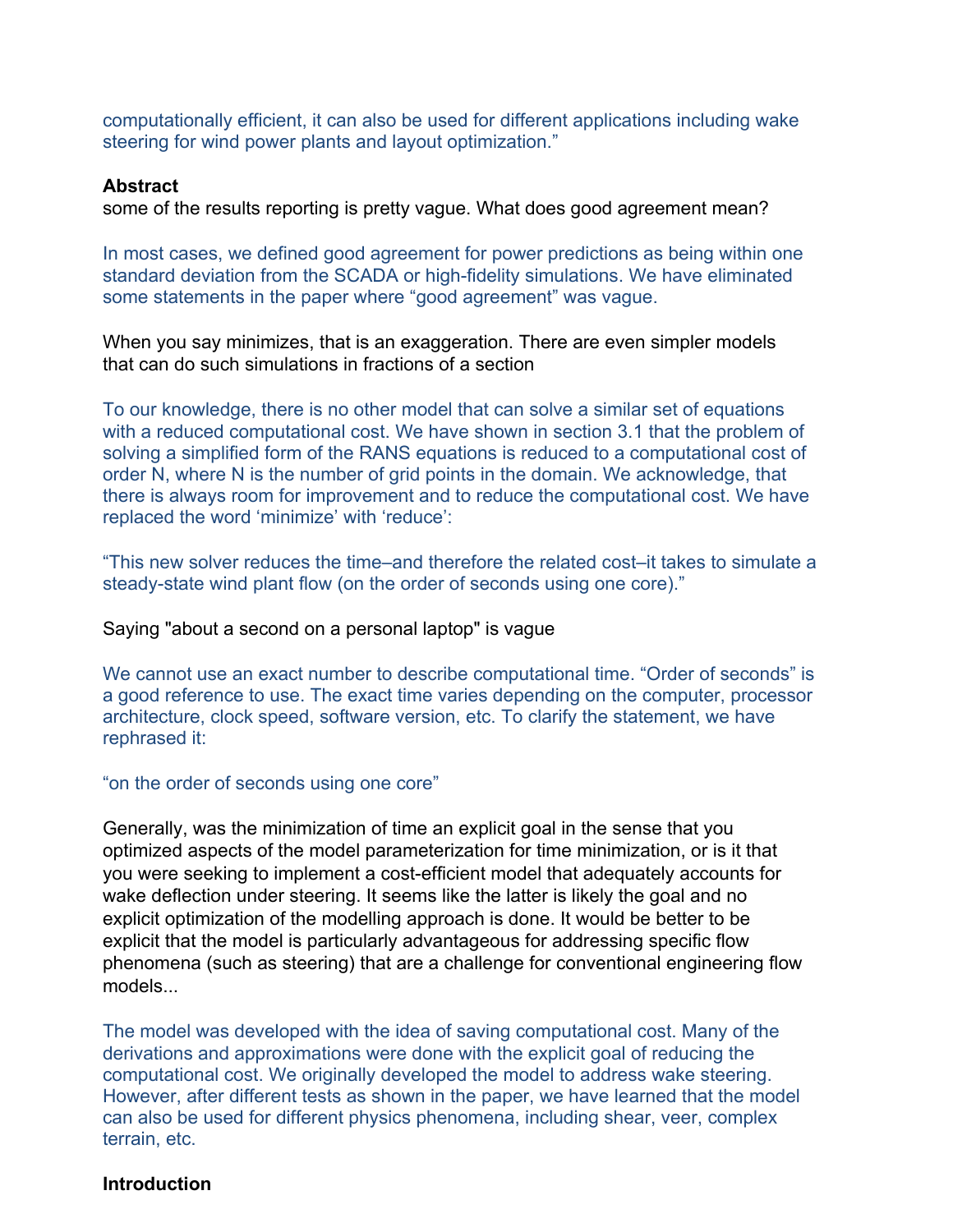Okay, I just read the first sentence of the introduction and got more out of that about what the paper is about than the entire abstract. I recommend rewriting the abstract

Yes, we have re-written the abstract following the recommendations.

Recommend modifying sentence line 18 - qualify minimizing computational cost. You are minimizing cost while doing what? Preserving physics?

Yes, the model intends to preserve physics by solving the hybrid analytical-RANS set of equations. We have added the following statement to clarify that:

"This solver uses a hybrid RANS-analytical framework that aims to minimize computational cost while still preserving physics from the RANS equations."

I would like to see a more thorough critique of superposition and where such methods are challenged. It is stated in the beginning that there are differences based on methods but differences aren't necessarily bad, it could be that the differences mean that one model is much better than another... how do they stack up in validation and where in particular are they challenged? Are they challenged more in wake steering compared to normal operating conditions?

That is a good point, and we have looked into wake superposition models in other work. We have learned that wake superposition models can have a big impact on the simulated power of a wind plant with relative errors that go up to 100% per turbine. Errors are typically higher when the number of wakes being superposed is higher, such as in the fully developed region of a wind plant. We have included a new reference in the discussion:

"Hamilton, N., Bay, C. J., Fleming, P., King, J., and Martínez-Tossas, L. A.: Comparison of modular analytical wake models to the Lillgrund wind plant, Journal of Renewable and Sustainable Energy, 12, 053 311, https://doi.org/10.1063/5.0018695, 2020."

Overall point of paper "The curled wake solver presented in this work focuses on minimizing computational cost and capturing wake steering effects." Should be introduction. Still here, I would not use the term minimize unless you are actively tweaking parameters in a scheme to explicitly minimize the cost while preserving some explicit level of accuracy in wake effects (i.e. the deficit and profile of the wake matches on some statistical factors with agreement of %)

We have replaced the word 'minimize' with 'reduce'.

## **Formulation**

Can you be more explicit in what makes the curl floris standard so much slower? Also, how does it compare to engineering models like floris gaussian or others? Can you somehow quantify the performance of these different models in terms of a two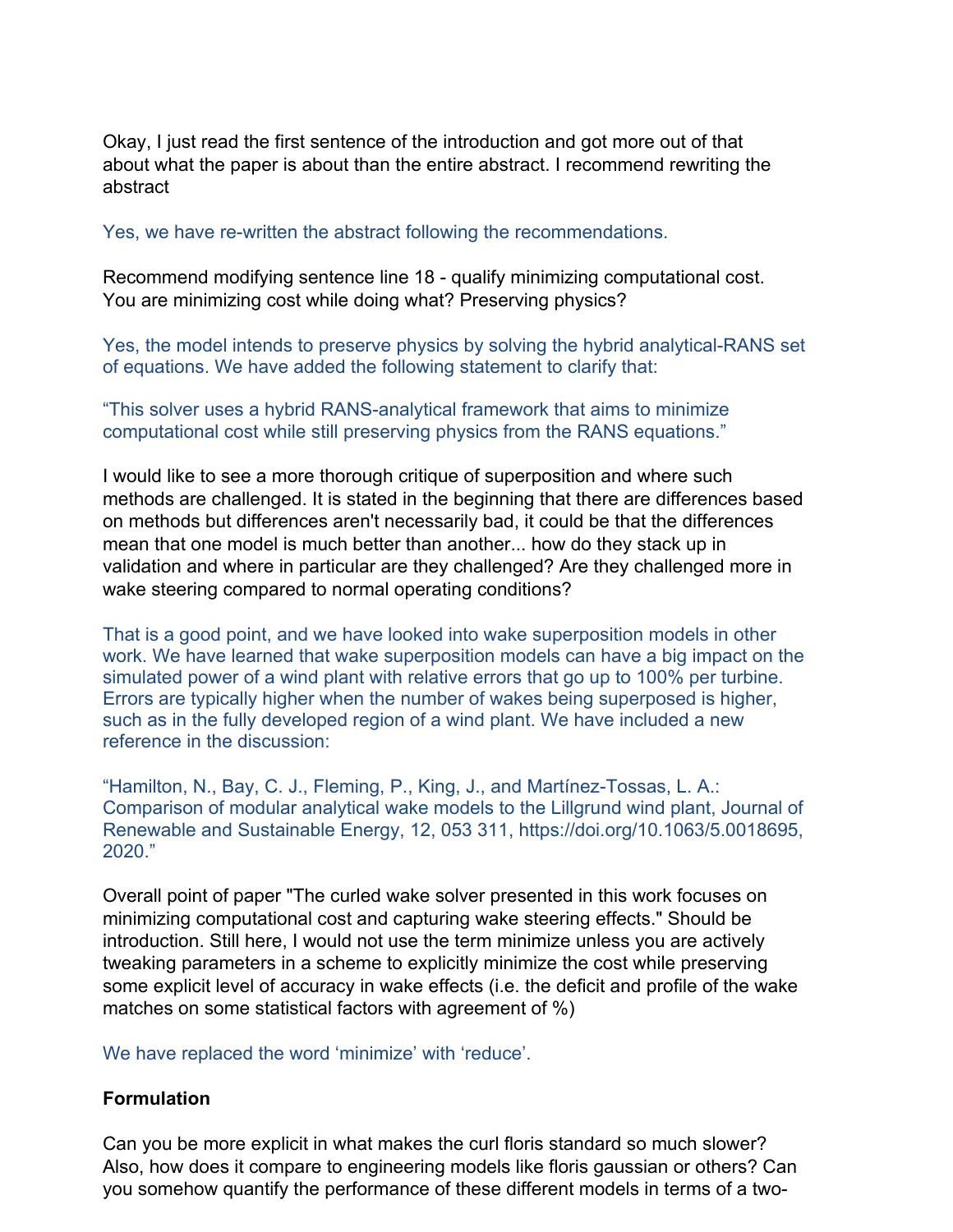dimensional perspective on computational cost versus accuracy? The discussion at the end of section 3 seems somewhat incomplete and this is such an important contribution of the overall paper-I would like to see more attention paid to it. I think you are jumping to quickly to the case studies which are arguably less interesting in terms of the core contribution

The reason for the significant speedup has to do with the current implementation of the model. In the standard FLORIS implementation, we need to compute every wake individually in the domain. That means that the equation is solved as many times as there are turbine in the domain. After the calculations of individual wakes, they need to be superposed, which can also be computationally expensive. We have included the following text in the manuscript:

"Significant speedup is expected in the presently proposed curled wake model formulation compared to the standard FLORIS implementation. The standard FLORIS implementation solves Equation 16 for every turbine in the domain individually and then superposes the solutions. This superposition approach results in an increased computational cost, especially when more turbines are included, as well as wake superposition uncertainty.

## **Results**

· Again, section 4.1 discussion seems somewhat incomplete. There is a lot of interesting stuff in the results and the plots are great, but there is so little discussion of the results and particularly the results across the different directions - which vary substantially.

We agree that this work has opened the door for more comparisons and future work. We have opted for a concise discussion of the results in this section. The goal of this paper was to present the derivations in detail and demonstrate a few cases where the model can be used. Future work should focus on more in-depth sensitivity studies and other comparisons.

- Okay, you are now killing me a little bit... there is so little analysis and discussion relative to the scope of the work being presented in 4.2!

This section is meant to be a test case to demonstrate the capability of the solver in dealing with complex terrain. We are interested in pursuing research in this area, but unfortunately, at the moment, this work is out of the scope of current projects within our organization.

# Conclusions

The conclusion is a better summary of the work than the present abstract Recommend considering updates to the conclusion following recommended updates in formulation in results section

Consider discussing a bit more in depth the limitations of the current model and avenues for further work (as its own paragraph)